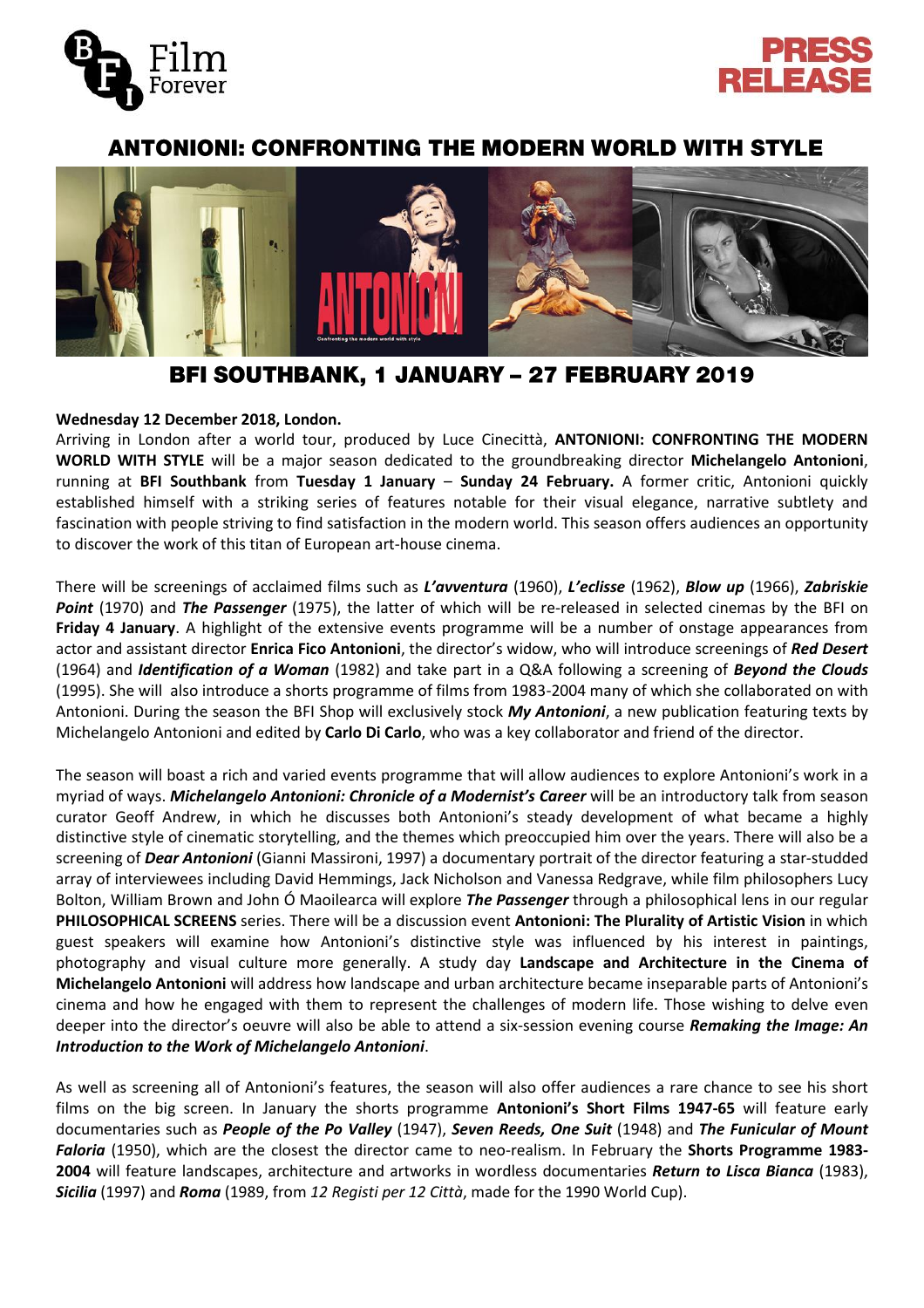The season, which will run chronologically, will open with Antonioni's first feature *Chronicle of a Love Affair* **(aka Story of a Love Affair)** (1950) in which a rich industrialist, provoked by groundless jealousy, hires a detective to investigate the past of the young woman he impulsively married several years earlier. Antonioni's interest in fragile relationships between restless, intelligent women and insecure men is evident by his second feature, *The Lady Without Camelias* (1953). Lucia Bosé excels as a shopgirl-turned-movie star whose idolising but possessive producer husband has plans for her career. His next film – *The Vanquished* (1953) – comprises three episodes set respectively in Paris, Rome and London and is inspired by real-life apparently motiveless murders perpetrated by young 'delinquents'. In *Le amiche* (1955), a young woman, back in Turin to open a fashion house, finds an unsuccessful suicide in an adjoining hotel room; the discovery leads to her taking up with a group of friends, and to one of Antonioni's most astute and darkly ironic explorations of different attitudes towards love, life and work. Focused on a working-class protagonist, *Il grido* (1957) follows a factory worker though an impoverished, wintry Po Valley after his lover suddenly ends their affair.

Antonioni's first collaboration with poet Tonino Guerra *L'avventura* (1960) extended his experiments with narrative: the sudden disappearance of a diplomat's daughter while holidaying with friends in the Aeolian Islands is less the start of a mystery than of a cool dissection of the relationship that develops between her lover and her best friend as they search for her. *L'avventura* was the first in a loose trilogy and was followed by *La notte* (1961), which follows the lives of a married couple over the course of an afternoon and a night and *L'eclisse* (1962) which follows Vittoria, who has just ended her relationship with an older man, and Piero a go-getting stockbroker who soon signals his interest in her. Antonioni's fourth consecutive film with Vitti *Red Desert* (1964) cast her as a woman so distraught at an increasingly industrialised world that she turns for sympathy to a business associate of her husband. Perhaps the most daringly stylised of all the director's films, it deploys a modernist score, expressionist colour and sound design, and striking shallow-focus compositions to suggest the protagonist's emotional and psychological turmoil.

Persuaded by producer Carlo Ponti to make English-language films abroad, Antonioni turned his focus to social change, moral uncertainty and personal disillusionment. His first film made outside Italy, *Blow up* (1966), chronicles 24 hours in the life of a London fashion photographer played by David Hemmings, seemingly interested only in the perks of his career until an encounter with a woman in a park introduces mystery – and perhaps meaning – into his life. It was followed by *Zabriskie Point* (1970), which looks at contemporary campus unrest and social division in America; a student suspected of shooting a cop takes flight by stealing a plane, and in the desert encounters a young woman travelling to an appointment with her wealthy boss. Antonioni appears less interested in politics than in the look of America – the signage, landscapes and rampant consumerism. Antonioni's final American film, *The Passenger* (1975) will be re-released by the BFI in selected cinemas on **Friday 4 January**; Jack Nicholson is excellent as a burntout political correspondent who impulsively exchanges identities with a businessman he finds dead in a North African hotel room. Suspense, intrigue, wit, ideas and visual beauty: this classic film has them all in spades.

Invited to film in China, Antonioni made *China Chung Kuo – Cina* (1972), a documentary triptych depicting daily life in Beijing, rural Henan and Suzhou, and Shanghai – only to incur the wrath of Mao. It is a fascinating work, happier to observe than comment, revelling in faces, places, architecture and movement. An intriguing experiment with new video technology of the time, *The Oberwald Mystery* (1980) is an adaptation of Cocteau's play *The Eagle Has Two Heads*; it features Monica Vitti as a widowed queen whose solitary mourning is interrupted when an anarchist poet takes refuge in her castle. In *Identification of a Woman* (1982) a recently divorced filmmaker is searching not only for a new lover but for the female protagonist of his next movie; Antonioni revisits themes and motifs from earlier films, but with fresh touches of irony. Completing the season will be *Beyond the Clouds* (1995), about a filmmaker (John Malkovich) who is considering material for his next film. *Beyond the Clouds*, which was Antonioni's last feature and was completed with the assistance of Wim Wenders, undoubtedly has moments of mysterious magic.

### **IN PARTNERSHIP WITH**

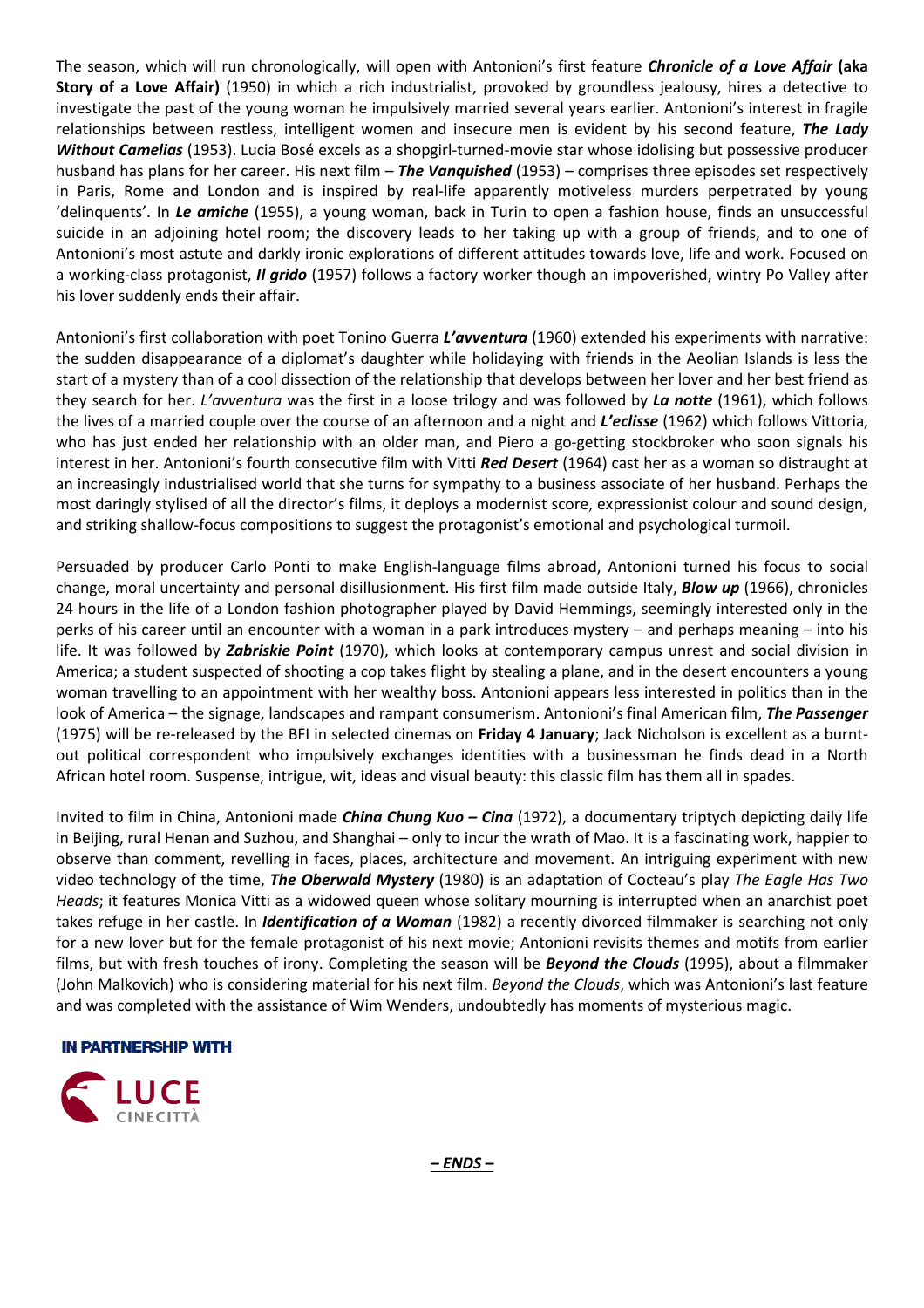#### **NOTES TO EDITORS:**

**Press Contacts:**

**Liz Parkinson – Press Officer, BFI Southbank** [liz.parkinson@bfi.org.uk](mailto:liz.parkinson@bfi.org.uk) / 020 7957 8918

**Elizabeth Dunk – Junior Press Officer** [elizabeth.dunk@bfi.org.uk](mailto:elizabeth.dunk@bfi.org.uk) / 020 7957 8986

#### **SEASON LISTINGS:**

**Michelangelo Antonioni: Chronicle of a Modernist's Career** *TRT 100min Tickets £6.50* **WED 9 JAN 18:10 NFT1**

**Chronicle of a Love Affair (aka Story of a Love Affair)** Cronaca di un amore Italy 1950. Dir Michelangelo Antonioni. With Lucia Bosé, Massimo Girotti, Ferdinando Sarmi. 101min. Digital. EST. PG **WED 2 JAN 18:20 NFT1 / SUN 6 JAN 20:15 NFT3 / SAT 19 JAN 20:40 NFT2**

**The Lady Without Camelias** La signora senza camelie Italy 1953. Dir Michelangelo Antonioni. With Lucia Bosé, Andrea Checchi, Gino Cervi, Alain Cuny. 102min. Digital. EST. PG **THU 3 JAN 18:30 NFT1 / SAT 12 JAN 20:30 NFT3**

**Antonioni's Short Films 1947-65** *TRT c.111min. EST* **SAT 5 JAN 20:30 NFT3 / FRI 18 JAN 18:10 NFT2**

**The Vanquished** I vinti Italy-France 1953. Dir Michelangelo Antonioni. With Jean-Pierre Mocky, Franco Interlenghi, Anna Maria Ferrero, Patrick Barr. *110min. Digital. EST. Advised 18* **SAT 5 JAN 17:45 NFT3 / SUN 20 JAN 20:15 NFT3**

**Le amiche** The Girlfriends Italy 1955. Dir Michelangelo Antonioni. With Eleonora Rossi Drago, Valentina Cortese, Gabriele Ferzetti, Yvonne Furneaux. *103min. Digital. EST. PG* WED 9 JAN 20:40 NFT2 / WED 16 JAN 18:30 NFT2 / WED 23 JAN 18:20 NFT2 / SUN 27 JAN 20:20 NFT1

**Il grido** The Cry Italy-USA 1957. Dir Michelangelo Antonioni. With Steve Cochran, Alida Valli, Betsy Blair, Dorian Gray. 116min. Digital. EST. 12A **SUN 13 JAN 20:00 NFT2 / WED 16 JAN 20:45 NFT2 / SUN 20 JAN 17:50 NFT1**

**L'avventura** The Adventure Italy-France 1960. Dir Michelangelo Antonioni. With Monica Vitti, Gabriele Ferzetti, Lea Massari. 138min. Digital. EST. PG TUE 1 JAN 20:10 NFT3 / SAT 12 JAN 17:30 NFT1 / TUE 22 JAN 18:30 NFT1 / SUN 27 JAN 17:30 NFT1

**La notte** The Night Italy-France 1961. Dir Michelangelo Antonioni. With Jeanne Moreau, Marcello Mastroianni, Monica Vitti. 121min. Digital. EST. *12A* TUE 1 JAN 18:10 NFT1 / MON 7 JAN 18:15 NFT2 / FRI 25 JAN 20:45 NFT1 / MON 28 JAN 20:40 NFT1

**L'eclisse** The Eclipse Italy-France 1962. Dir Michelangelo Antonioni. With Monica Vitti, Alain Delon, Francisco Rabal. 126min. Digital. EST. PG FRI 4 JAN 20:30 NFT2 / FRI 11 JAN 18:00 NFT1 / SAT 26 JAN 20:30 NFT2 / TUE 29 JAN 20:45 NFT1

**The Passenger** Professione: reporter

*Italy-France-Spain 1975. Dir Michelangelo Antonioni. With Jack Nicholson, Maria Schneider, Jenny Runacre, Ian Hendry. 126min. Digital. 12A. A BFI release*  **FROM FRI 4 JAN**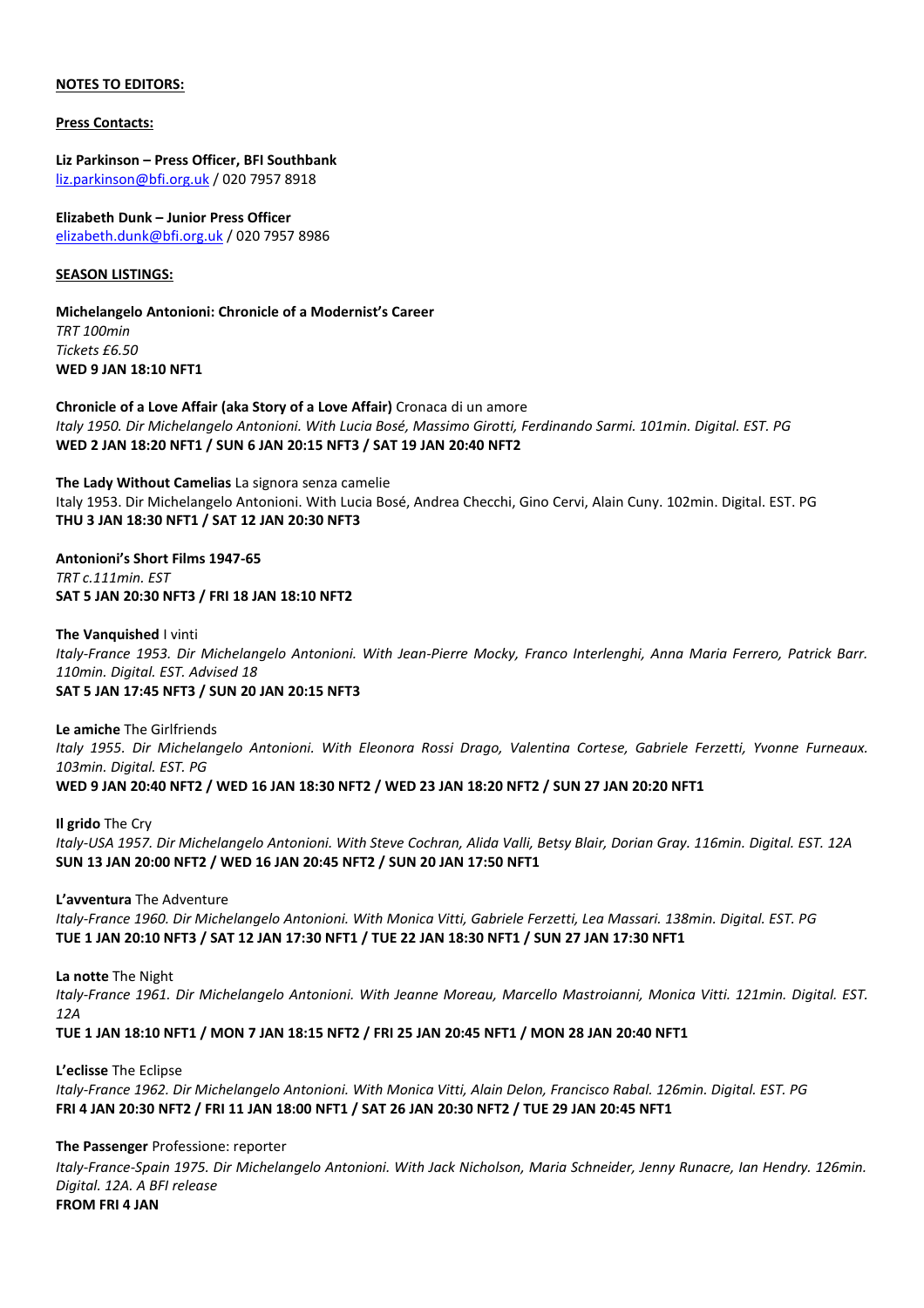#### **Philosophical Screens: The Passenger** *TRT 75min*

*Free to ticket-holders of The Passenger on Thu 17 Jan 17:50 NFT3, otherwise £6.50 (must be booked in advance due to capacity)* **THU 17 JAN 20:20 BLUE ROOM**

### **Free Seniors' Talk: Dear Antonioni + intro by BFI programmer David Somerset**

*BBC 1997. Dir Gianni Massironi. 93min Free for over-60s (booking by phone or in person only), otherwise normal matinee price* **MON 14 JAN, 11:00**

**Remaking the Image: An Introduction to the Work of Michelangelo Antonioni** *Course fee £72, concs £60* **EVERY WED FROM 9 JAN-13 FEB 18:30-20:30**

**Red Desert** Il deserto rosso *Italy-France 1964. Dir Michelangelo Antonioni. With Monica Vitti, Richard Harris, Carlo Chionetti. 117min. Digital 4K. EST. 12A* **WED 6 FEB 20:40 NFT1 / SAT 9 FEB 20:40 NFT2 / SAT 16 FEB 18:00 NFT3\* / SAT 23 FEB 20:45 NFT1** *\*Screening introduced by actor Enrica Fico Antonioni*

#### **Blow up**

UK-Italy-USA 1966. Dir Michelangelo Antonioni. With David Hemmings, Vanessa Redgrave, Peter Bowles, Sarah Miles. 111min. *Format tbc. 15*

**SUN 3 FEB 17:40 NFT1 / THU 7 FEB 20:45 NFT1 / SUN 10 FEB 20:05 NFT2**

**Zabriskie Point** 

*USA 1970. Dir Michelangelo Antonioni. With Mark Frechette, Daria Halprin, Rod Taylor. 114min. Digital. 15* SAT 2 FEB 15:00 NFT2 / MON 4 FEB 20:40 NFT2 / WED 13 FEB 20:40 NFT3 / TUE 19 FEB 18:10 NFT1

**China Chung Kuo - Cina**  *Italy-France 1972. Dir Michelangelo Antonioni. 217min. Digital. EST. 12A* **SUN 3 FEB 13:10 NFT2 / SAT 9 FEB 13:40 NFT3**

**The Passenger** Professione: reporter

*Italy-France-Spain 1975. Dir Michelangelo Antonioni. With Jack Nicholson, Maria Schneider, Jenny Runacre, Ian Hendry. 126min. Digital. 12A* 

**FRI 8 FEB 20:30 NFT2 / FRI 15 FEB 20:30 NFT1 / SUN 24 FEB 17:15 NFT1**

**The Oberwald Mystery** Il mistero di Oberwald Italy-West Germany 1980. Dir Michelangelo Antonioni. With Monica Vitti, Franco Branciaroli, Luigi Diberti. 128min. Format tbc. *EST*

**SUN 17 FEB 19:50 NFT2 / FRI 22 FEB 18:10 NFT2**

**Identification of a Woman** Identificazione di una donna *Italy-France 1982. Dir Michelangelo Antonioni. With Tomas Milian, Daniela Silverio, Christine Boisson, Marcel Bozzuffi. 130min. Format tbc. EST. 18*  **MON 18 FEB 18:00 NFT1\* / WED 20 FEB 20:30 NFT3** *\*Screening introduced by actor Enrica Fico Antonioni*

**Shorts Programme 2 (1983-2004)** *TRT c.106min* **SAT 9 FEB 18:10 NFT2 / SUN 17 FEB 17:30 NFT3\*** *\*Screening introduced by actor Enrica Fico Antonioni*

**Beyond the Clouds** Al di là delle nuvole *France-Italy-Germany 1995. Dirs Michelangelo Antonioni, Wim Wenders. With John Malkovich, Sophie Marceau, Irène Jacob, Peter Weller. 112min. Format tbc. EST. 18* **SUN 17 FEB 14:20 NFT3\* / THU 21 FEB 20:40 NFT2** *\*Screening followed by Q&A with actor Enrica Fico Antonioni*

**Antonioni: The Plurality of Artistic Vision** *RT 100mins* **MON 4 FEB 18:30 NFT2**